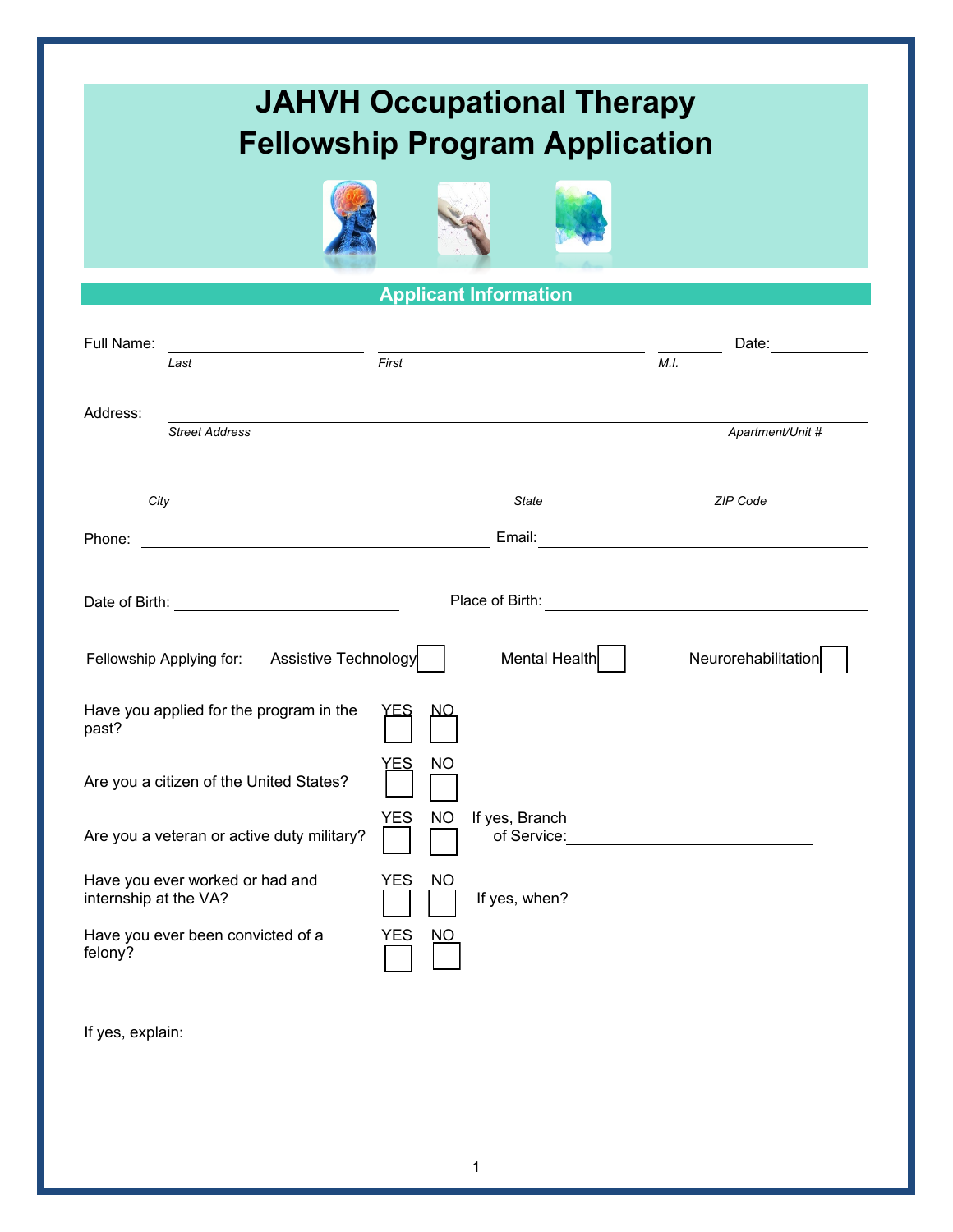## **Education**

*Please list all Education and Training after High School through Graduate/Professional* School

| <b>Name of School</b> | <b>Address</b> | Start Date | End Date | Diploma/Degree | Major/<br>Field Study |
|-----------------------|----------------|------------|----------|----------------|-----------------------|
|                       |                |            |          |                |                       |
|                       |                |            |          |                |                       |
|                       |                |            |          |                |                       |
|                       |                |            |          |                |                       |
|                       |                |            |          |                |                       |
|                       |                |            |          |                |                       |
|                       |                |            |          |                |                       |
|                       |                |            |          |                |                       |

## **License, Certification, or Registration**

*Please list all Licenses, Certifications and Registrations you have now or have had as a health professional.* 

| <b>License Name:</b> | <b>State</b> | <b>License Certification or</b><br><b>Registration Number:</b> | Is the License/ registration/ certification<br>current? |
|----------------------|--------------|----------------------------------------------------------------|---------------------------------------------------------|
|                      |              |                                                                |                                                         |
|                      |              |                                                                |                                                         |
|                      |              |                                                                |                                                         |
|                      |              |                                                                |                                                         |
|                      |              |                                                                |                                                         |
|                      |              |                                                                |                                                         |
|                      |              |                                                                |                                                         |
|                      |              |                                                                |                                                         |

## **Disclaimer and Signature**

*I certify that my answers are true and complete to the best of my knowledge.* 

*If this application leads to employment, I understand that false or misleading information in my application or interview may result in my release.*

Signature: Date: Date: Date: Date: Date: Date: Date: Date: Date: Date: Date: Date: Date: Date: Date: Date: Date: Date: Date: Date: Date: Date: Date: Date: Date: Date: Date: Date: Date: Date: Date: Date: Date: Date: Date: D